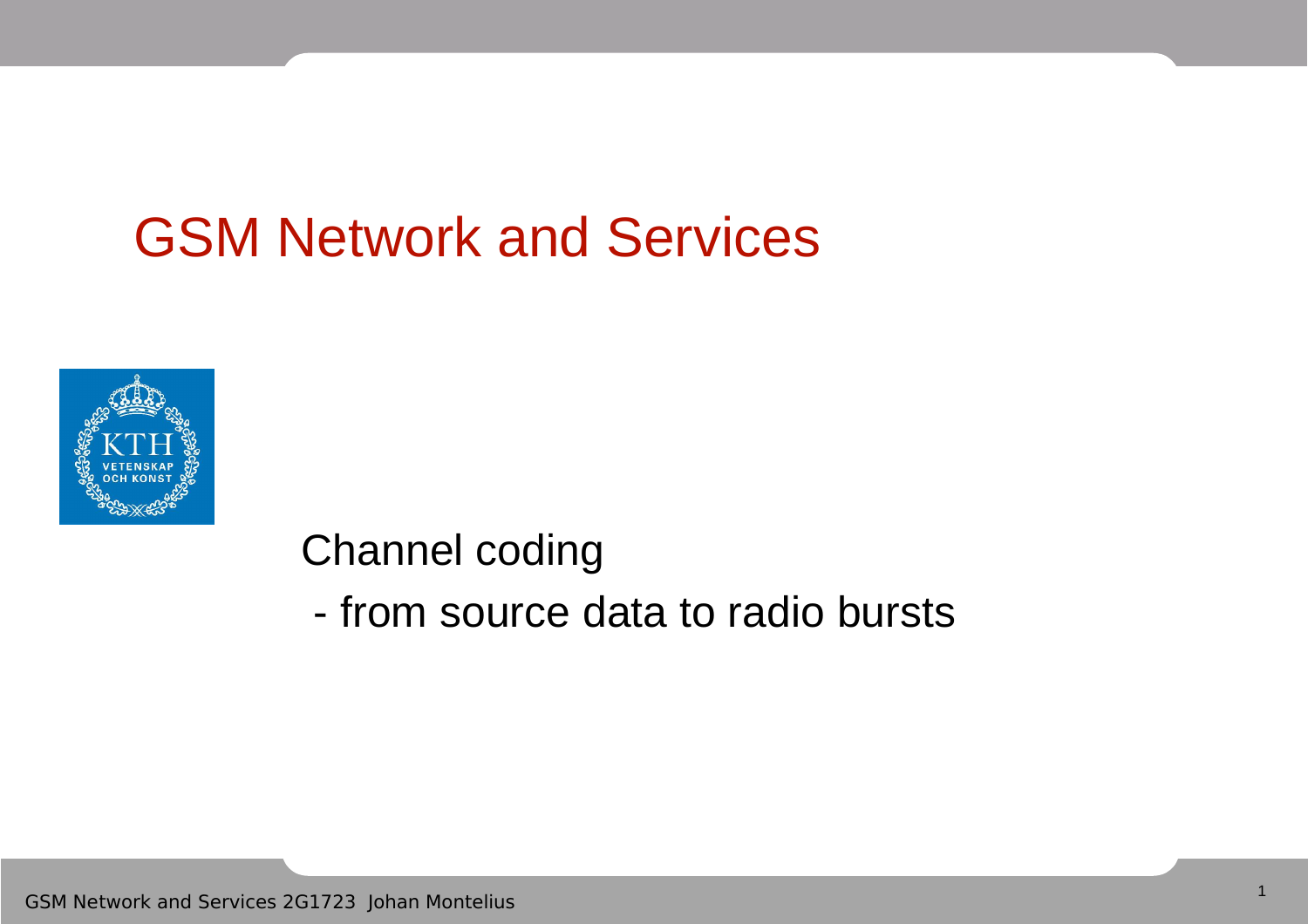# Channel coding



- Wireless transmission of bits in a mobile environment is not very reliable. The bit error rate (BER) is typically 1/10 to 1/1000. This is a more than a factor 1000 worse than the Ethernet that we are used to.
- In order to create a reliable connection we need to be very careful and protect the data as much as possible.
- We can not rely on error detection and retransmission!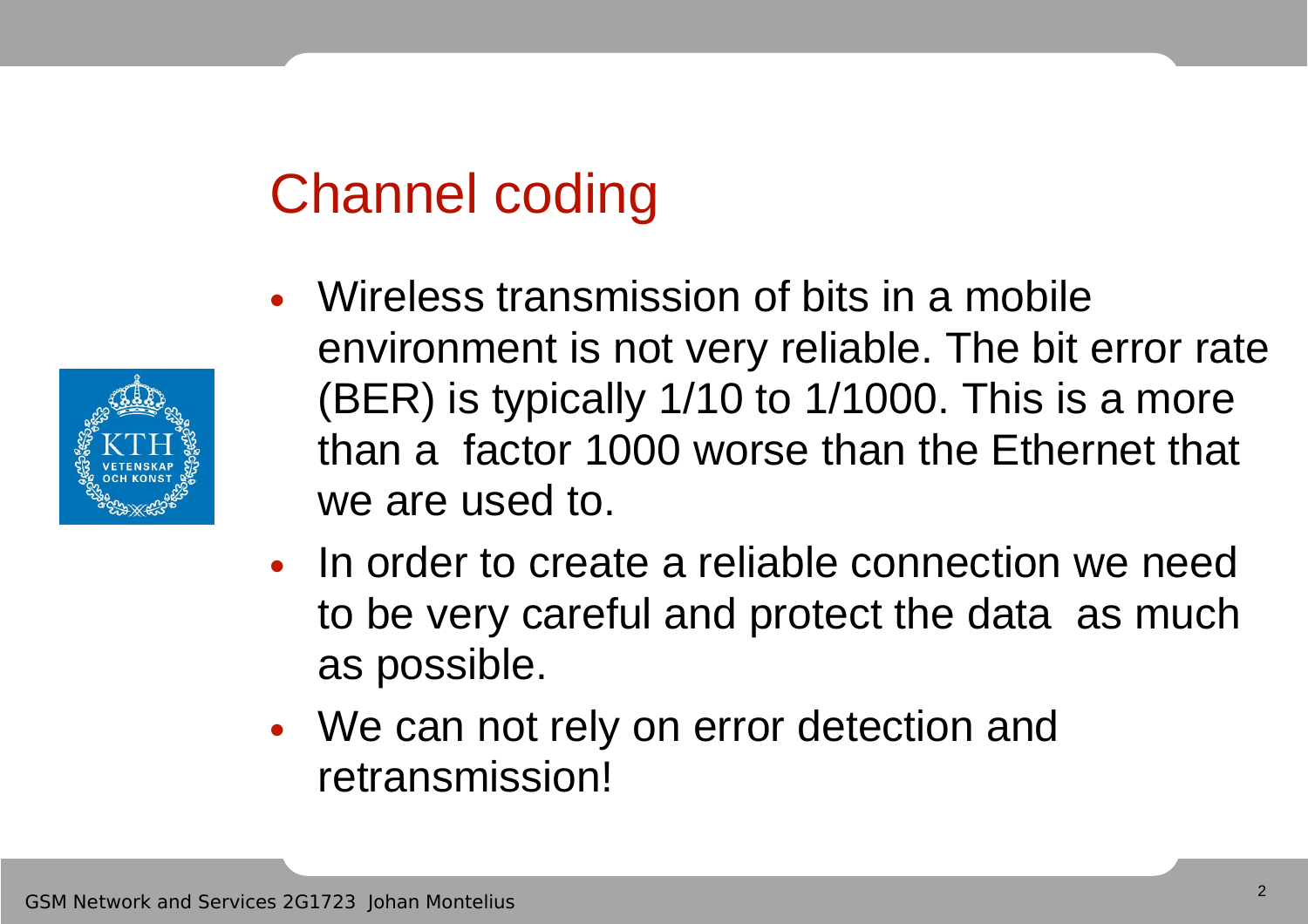# Channel Coding

Voice/Data/Signaling



block coder

convolutional coder

interleaving coder

radio burst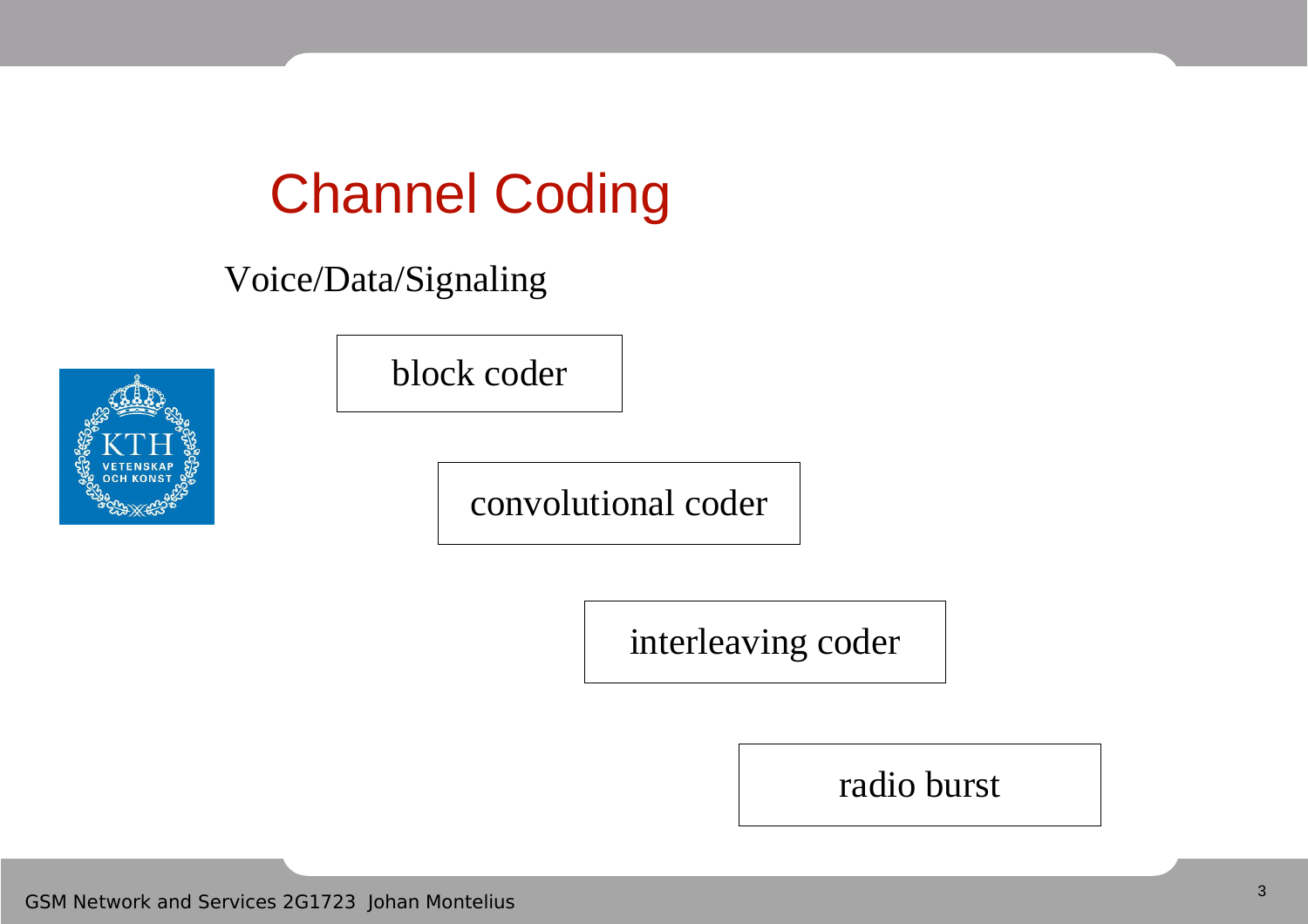#### Block coder - voice

- The voice coder results in 260 bits divided into 182 class I and 78 class II.
- The class I bits are divided into I-A of 50 bits and I-B of 132 bits. The I-A sequence is protected by a 3 bit CRC value.
- The resulting class I sequence is tailed with four zeros and passed to the convolutional coder.
- The class II bits are passed directly to the interleaving coder.

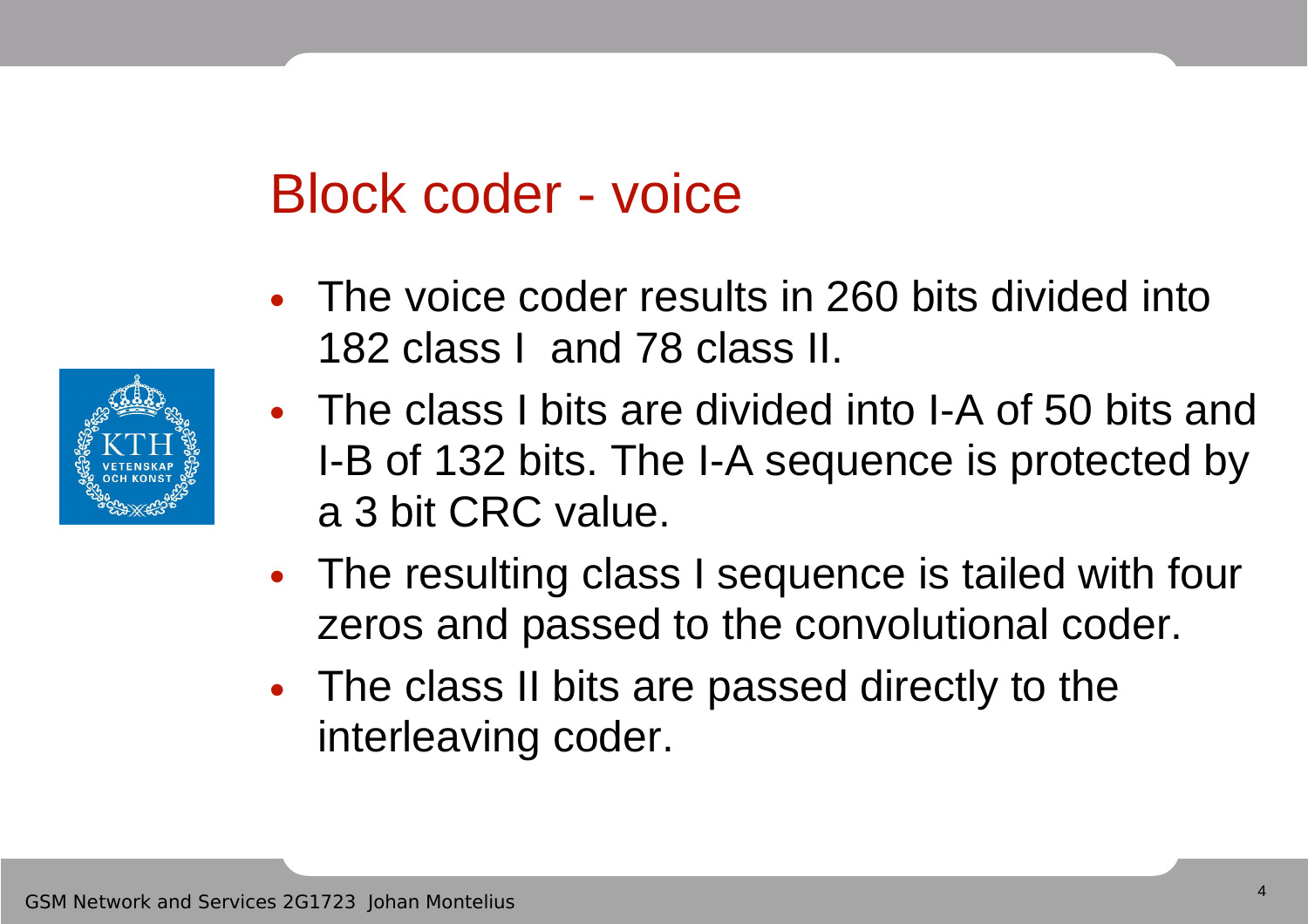### Block coder - signaling

- Most signaling messages are 184 bits long. These messages are protected by a 40 bit Fire code. The Fire code is used only for error detection.
- Other signaling messages:
	- acces req: 8 bits protected by 6 bits CRC
	- synch: 25 bits protected by 10 bits CRC
- All signaling messages are tailed with four zeros for the convolutional coder.

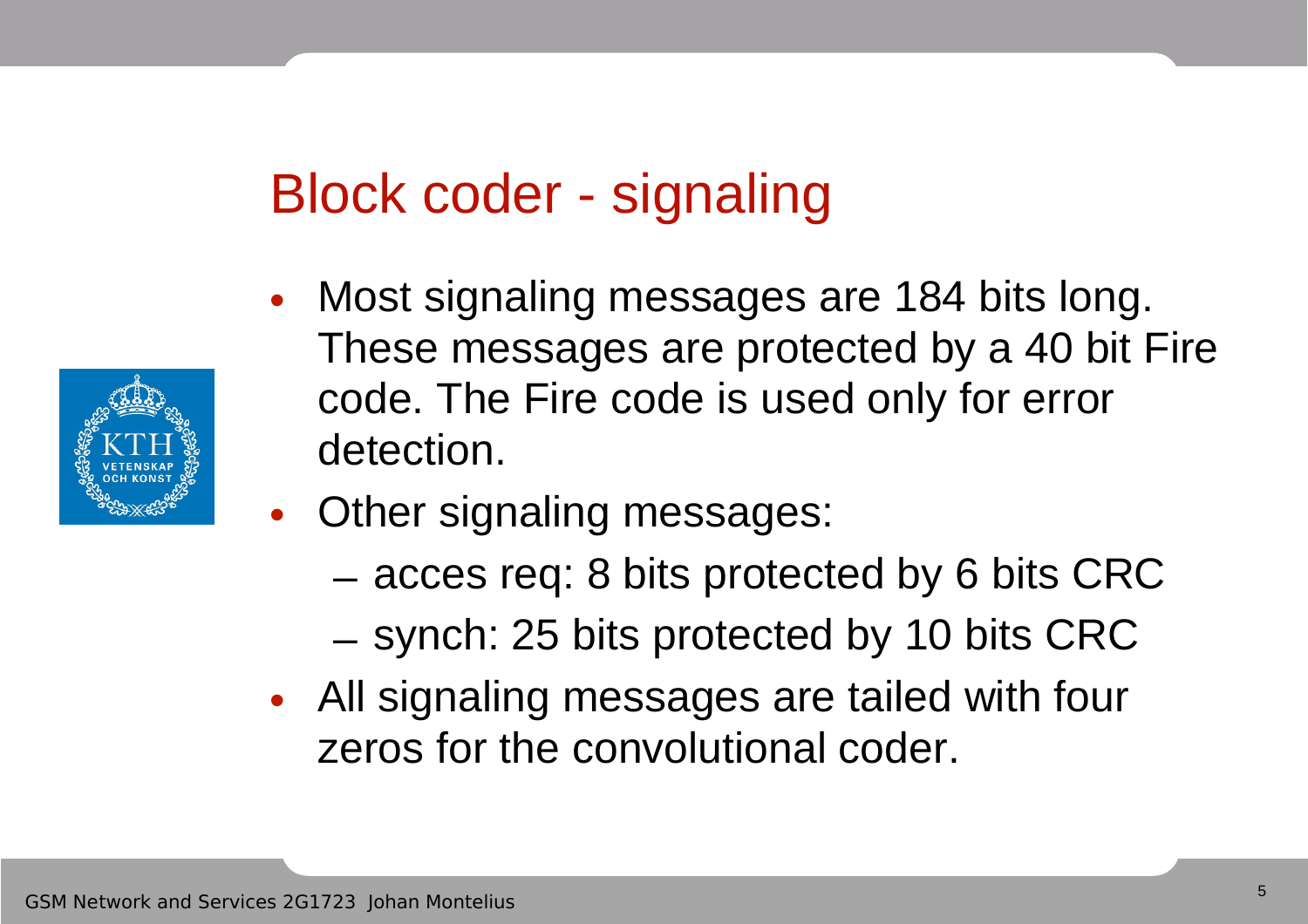- 
- A convolutional coder will spread the information in a bit sequence so each information bit is encoded in several code bits. Each code bit holds partial information of a sequence of information bits.
- The rate of a convolutional coder describes how many code bits are produced per information bits.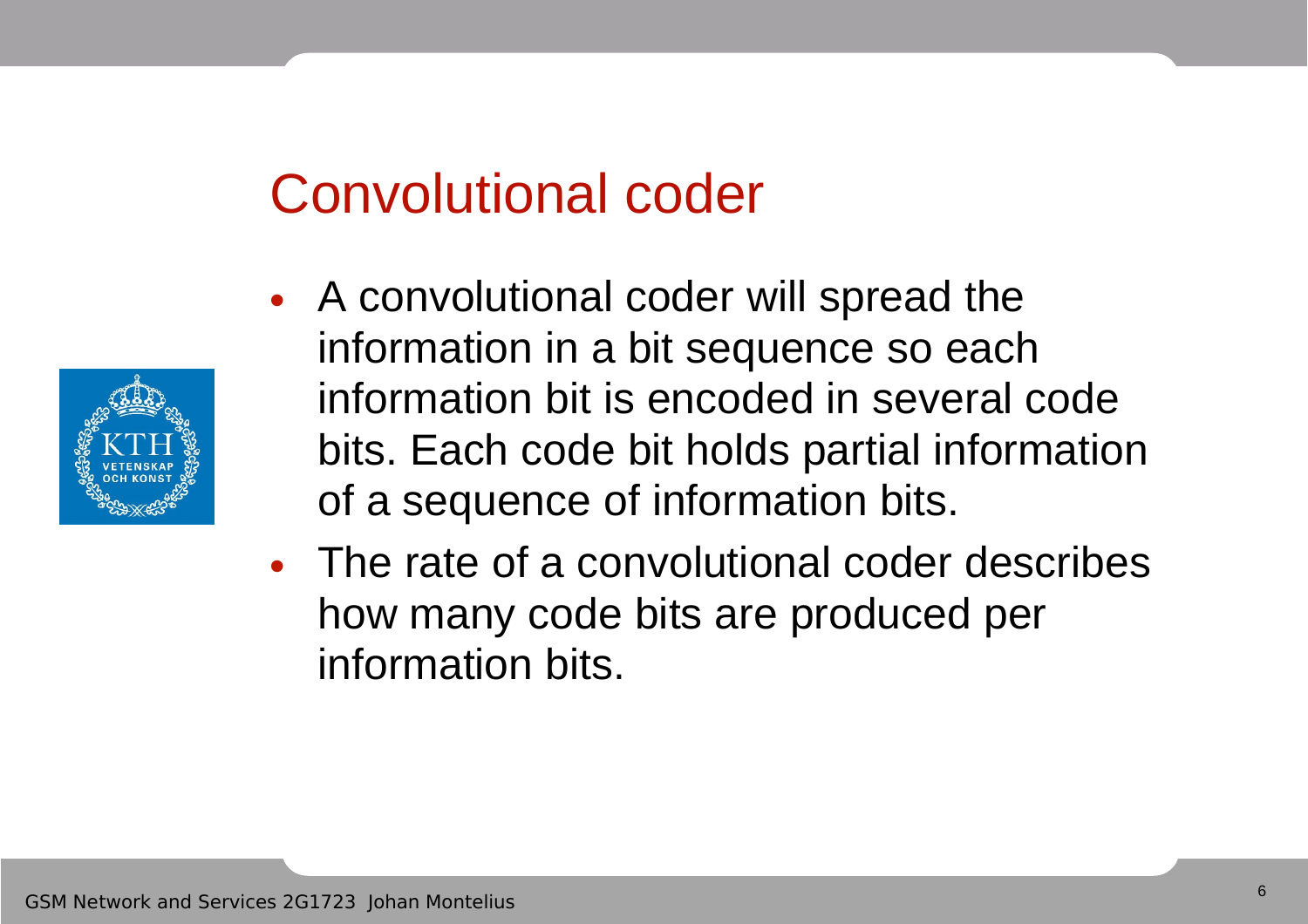information bits





0 1 0 1 1 0 1 0 1 1 0 1 0 0 1 0 1 1 0 1 0 1 1 0 1 0 1 0

coded bits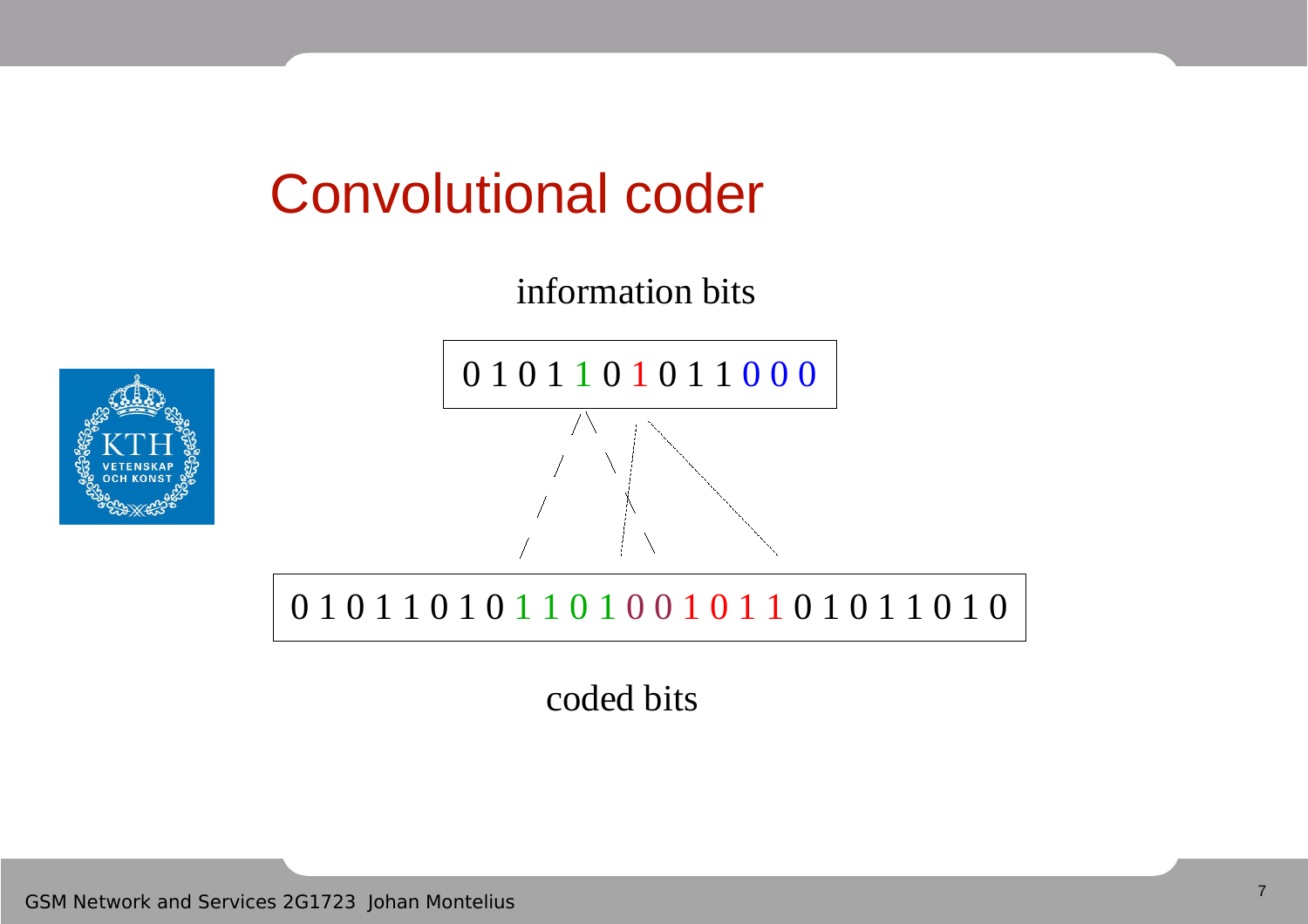



K is the *memory* of the coder and defines for how many coded bits an information bit is spread over.

The rate *r* of the coder is the ratio of information bits per coding bits (typically 1/2 or 1/3)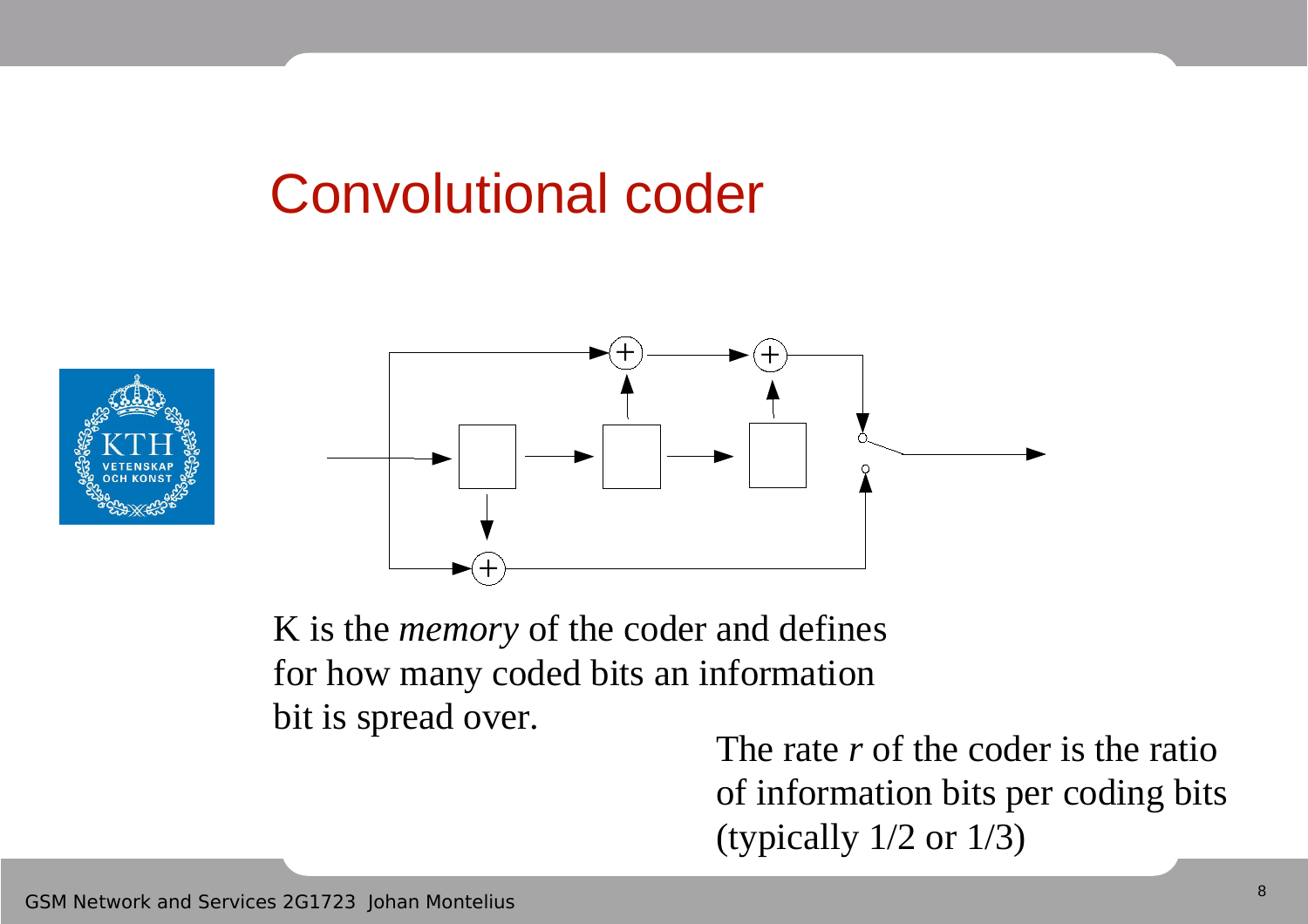- Voice full rate (class I bits):  $K = 4$ ,  $r = 1/2$
- Voice half rate (class I bits):  $K = 4$ ,  $r = 1/3$
- Signaling:  $K = 4$ ,  $r = 1/2$
- After the convolutional coder all messages are 456 bits except half rate voice, access request and synchronization.
- 456 bits would fit very nicely into four (114 bits) normal bursts but life is never that simple.

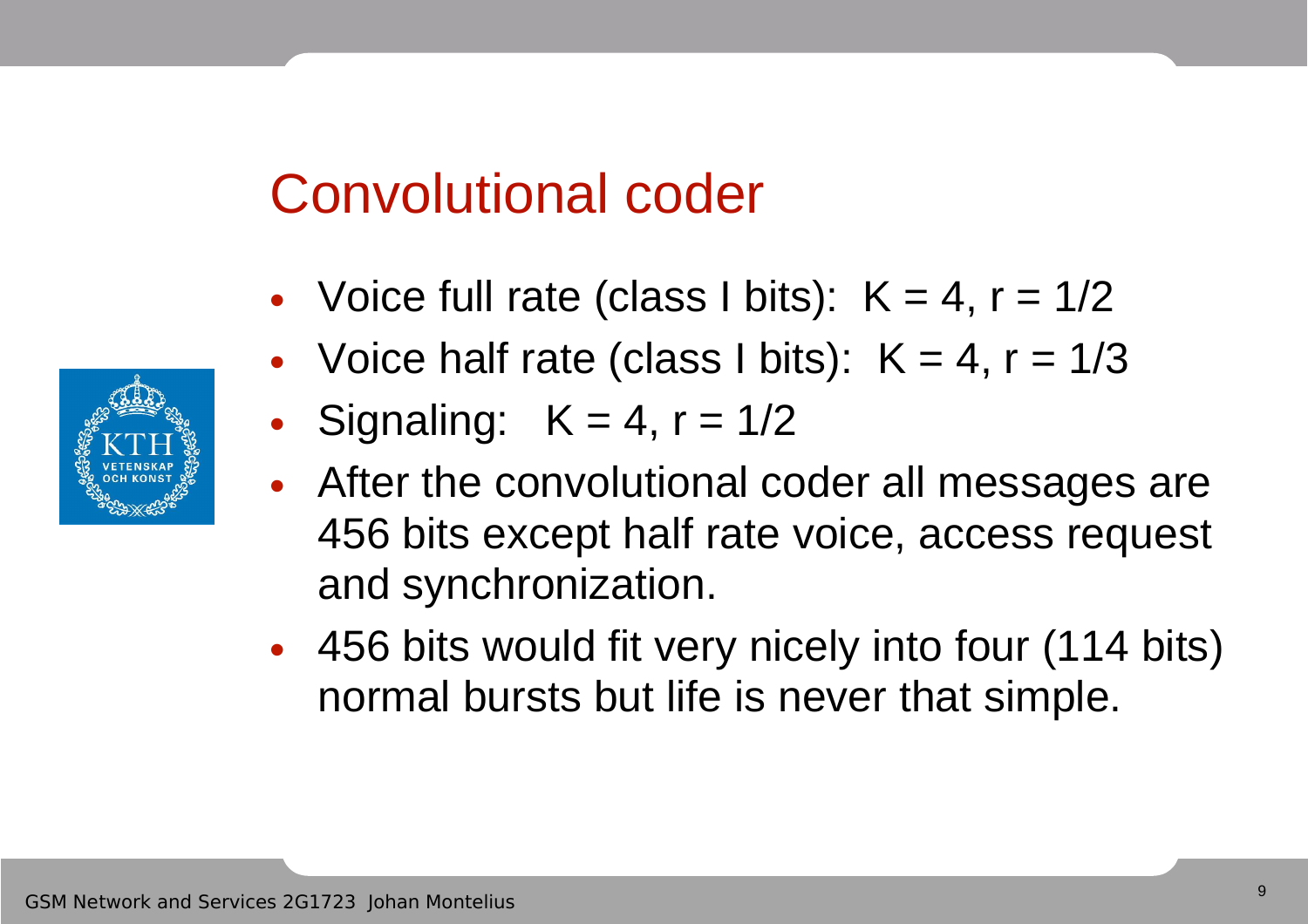### **Interleaving**

- Errors in a wireless links comes in burst. This is exactly the scenario that convolutional coders and CRC does not like.
- Interleaving is the process of distributing consecutive bits of a block into different sub blocks. If a sequence in one sub block is corrupted then these bits will not be consecutive in the original block.

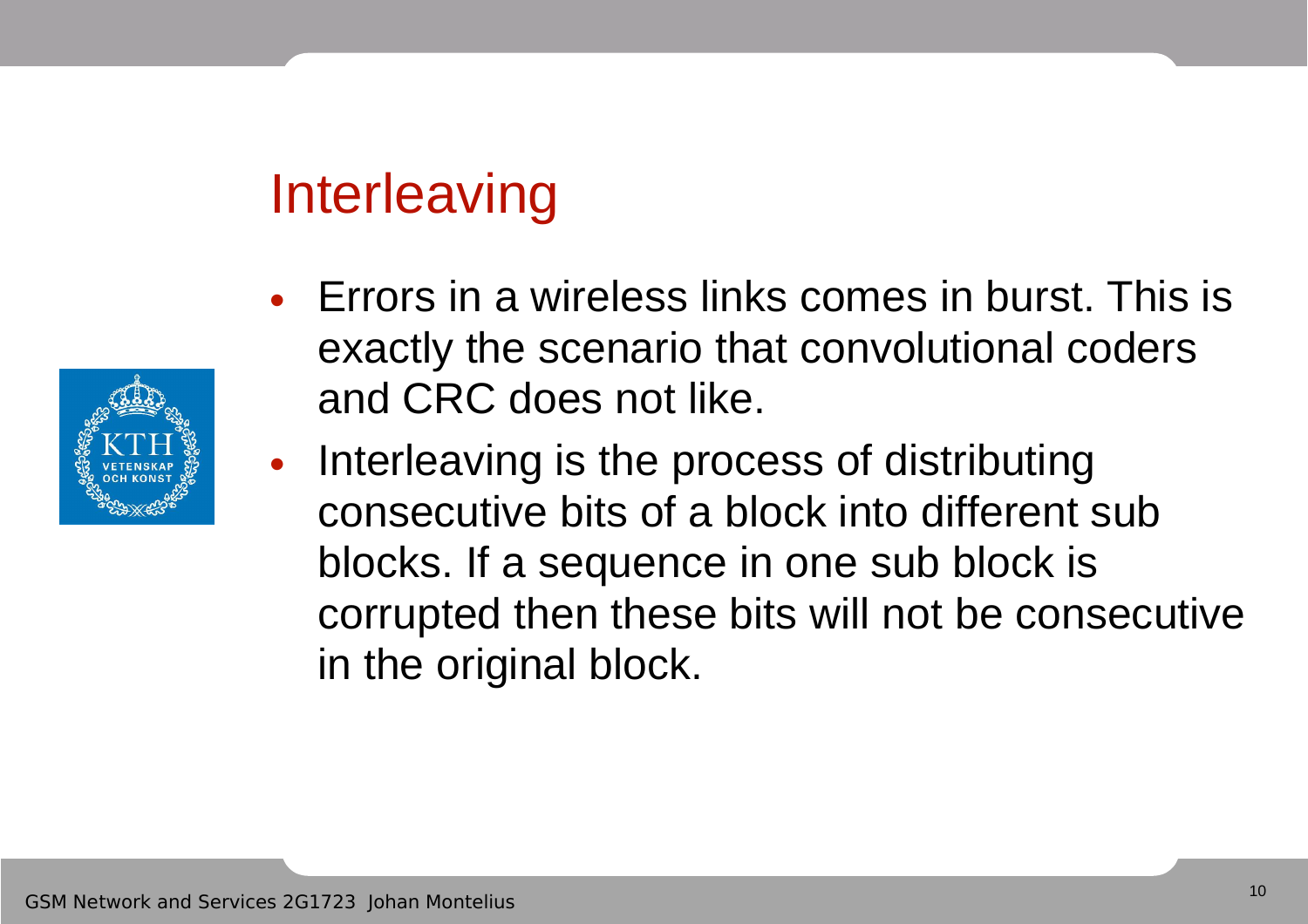### Block Interleaving



interleaved sequence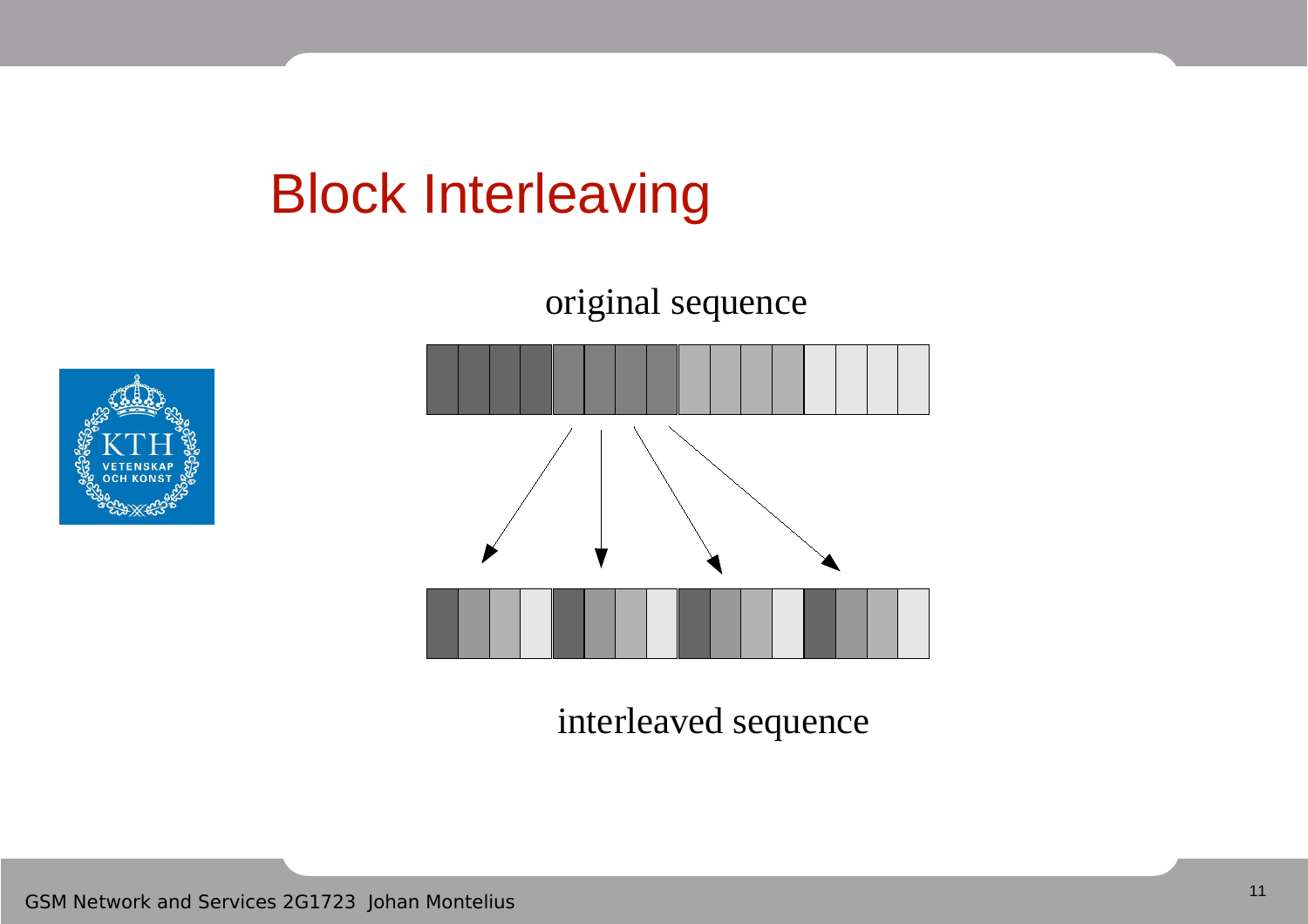# Diagonal Interleaving

original sequence





interleaved sequence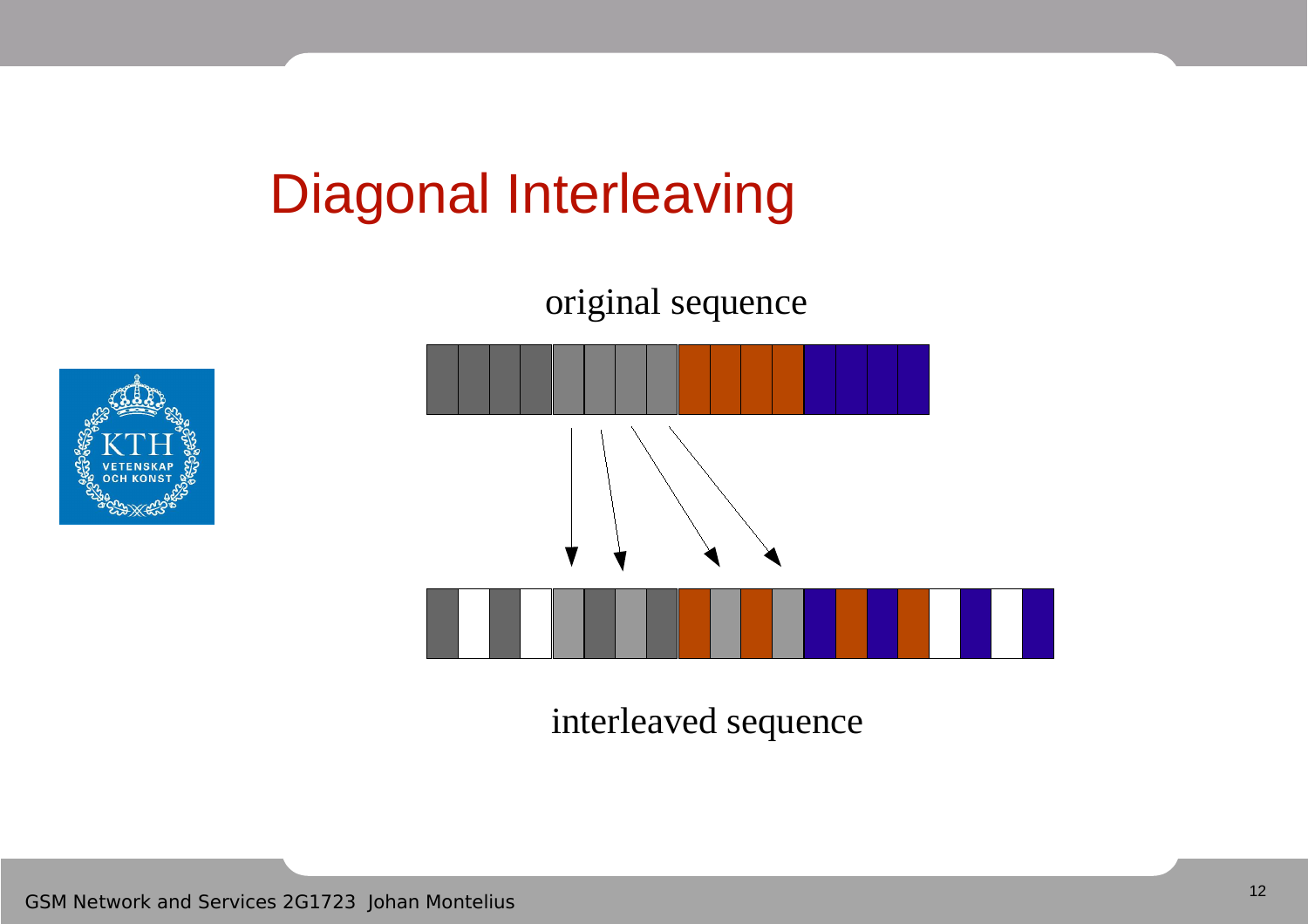# **Interleaving**

• Pros:



- Burst of errors are distributed to single bit errors that the convolutional decoder can handle.
- The bit rate is not changed.
- Cons:
	- Sending of messages is delayed with the interleaving depth. Important data will have a large depth and therefore a long delay.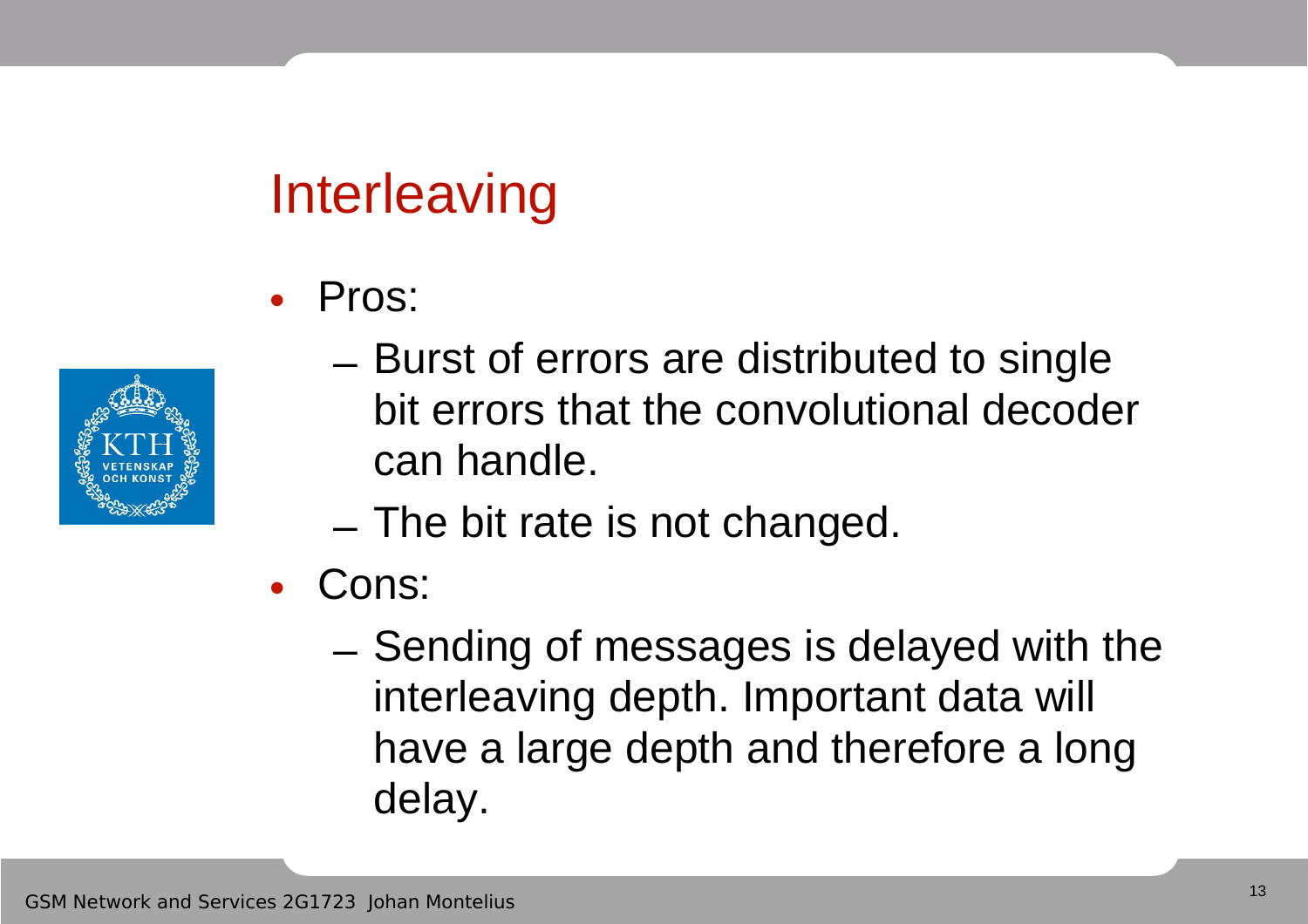#### Interleaving of voice

- A voice block of 456 bits is diagonally interleaved over 8 sub blocks of 114 bits each.
- Every eight information bit goes into a separate sub block.
- The bits in a sub block are interleaved again in a burst interleaving.
- Each sub-block fits in to a normal burst.

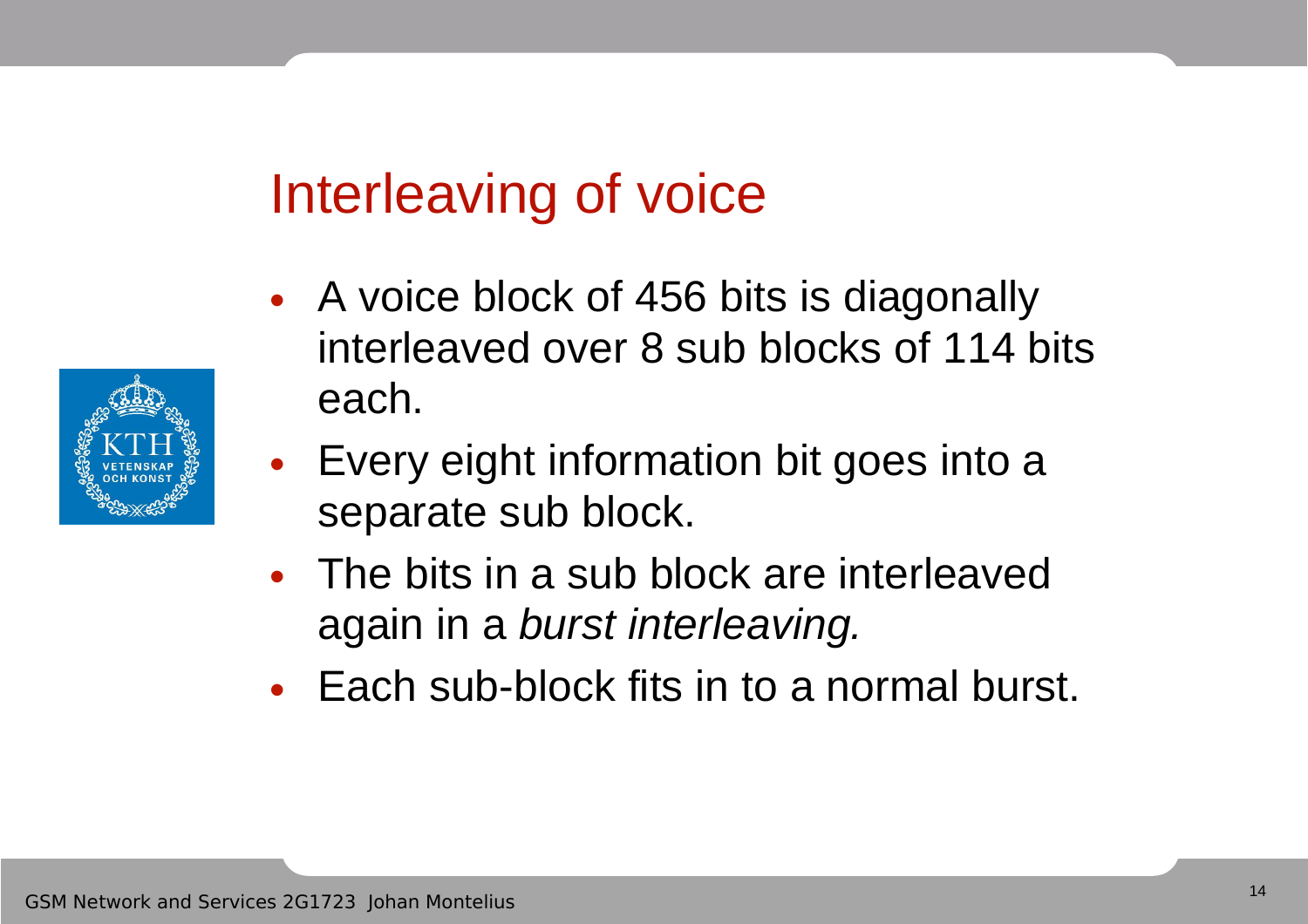### Voice interleaving

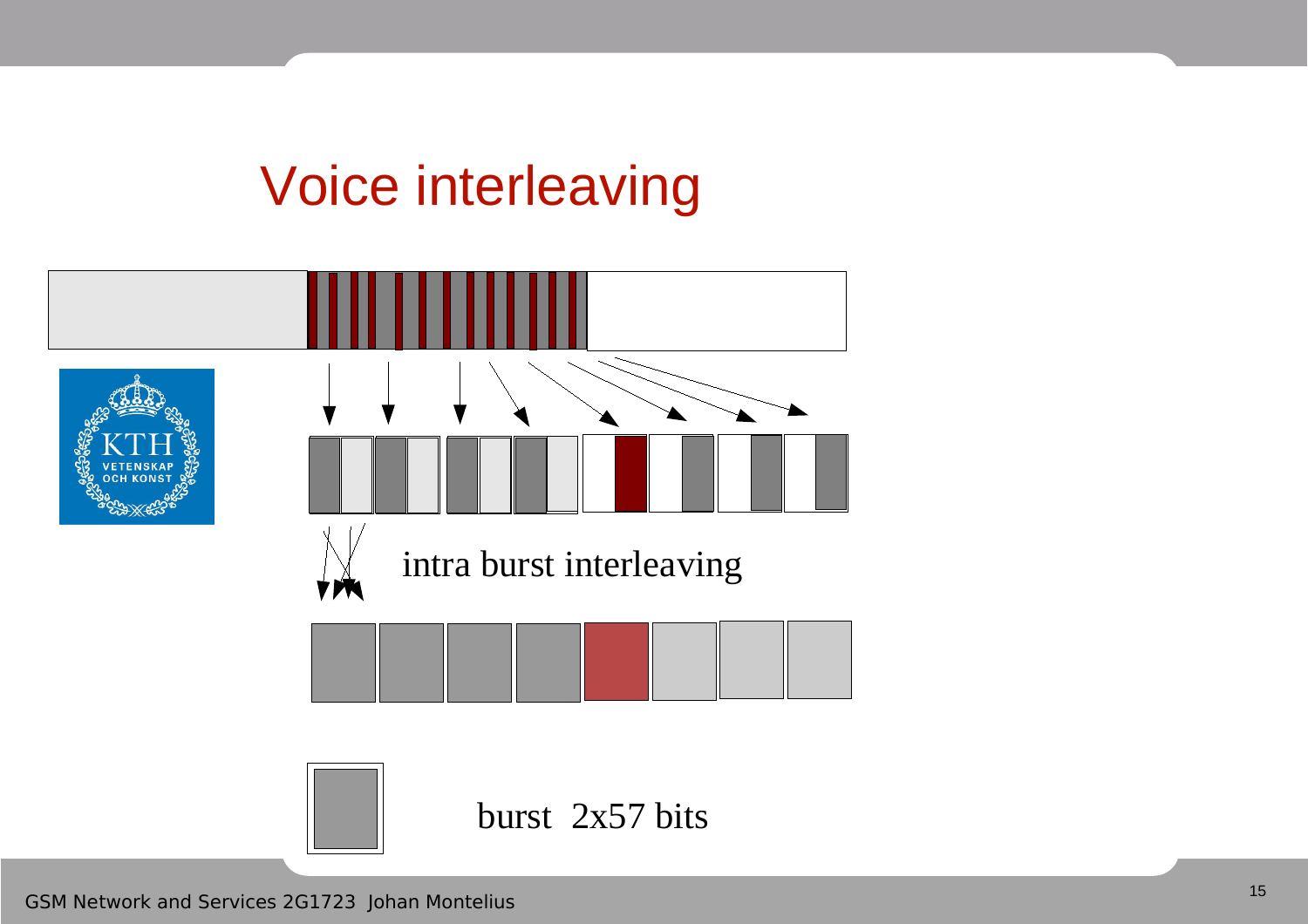# Voice interleaving delay



interleaving depth of 8 causes delay of another 20 ms.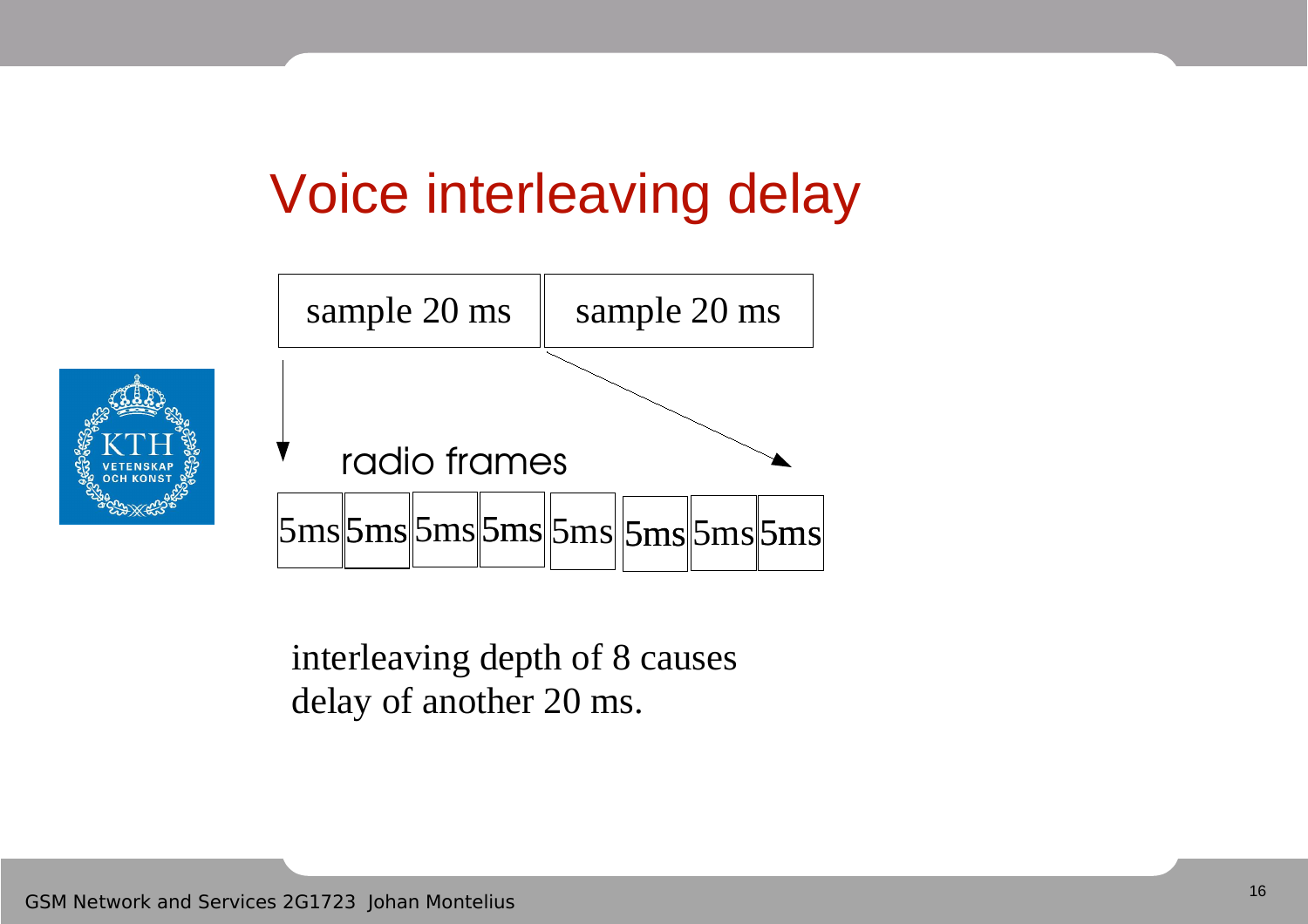### Interleaving of signaling messages

- Most signaling messages have an interleaving depth of four and uses block interleaving.
- Access request and synchronization must be sent in one burst and are therefore not interleaved.
- FACCH have an interleaving depth of eight and are interleaved with the traffic channel.

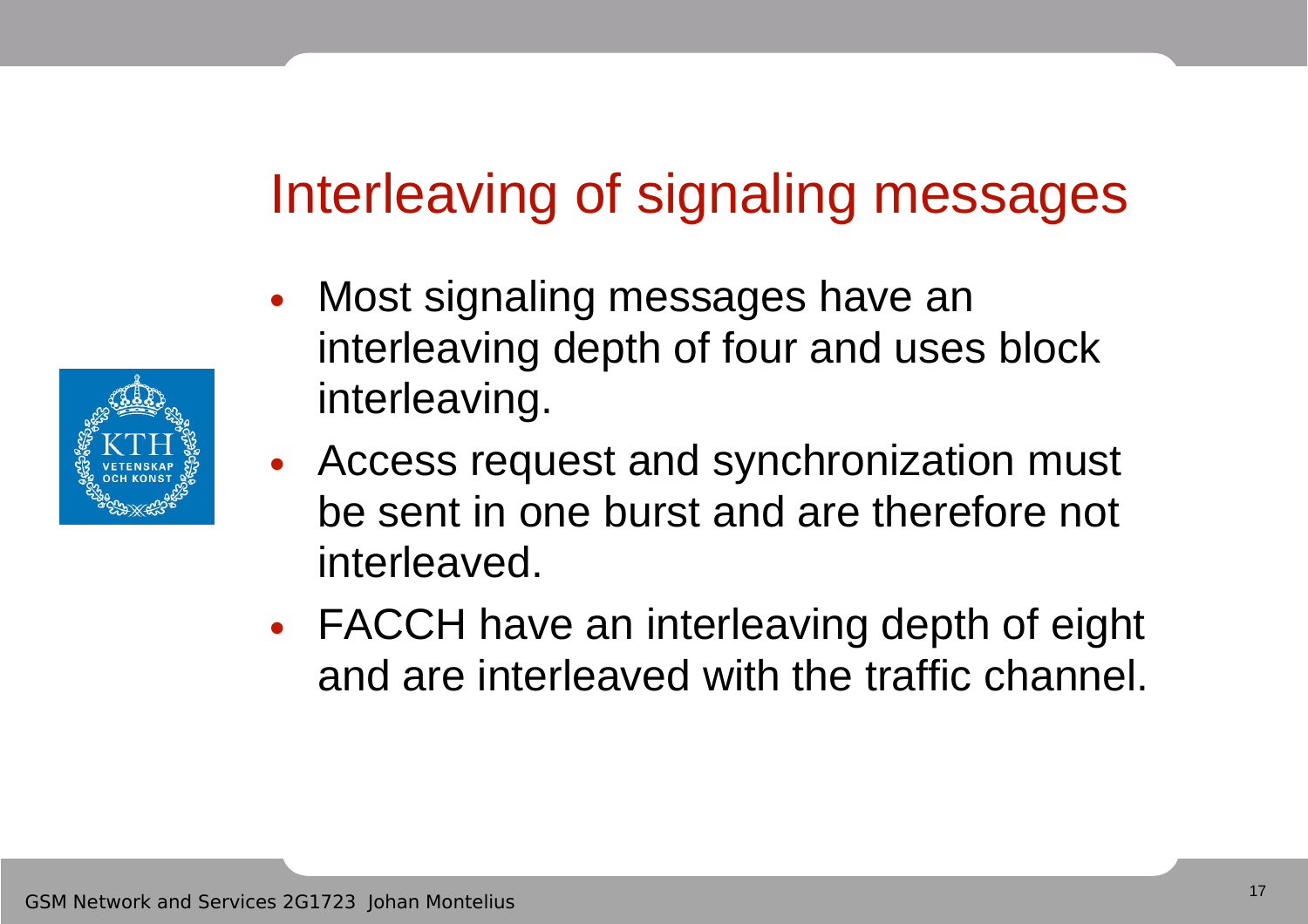# Signaling interleaving





One message requires four bursts.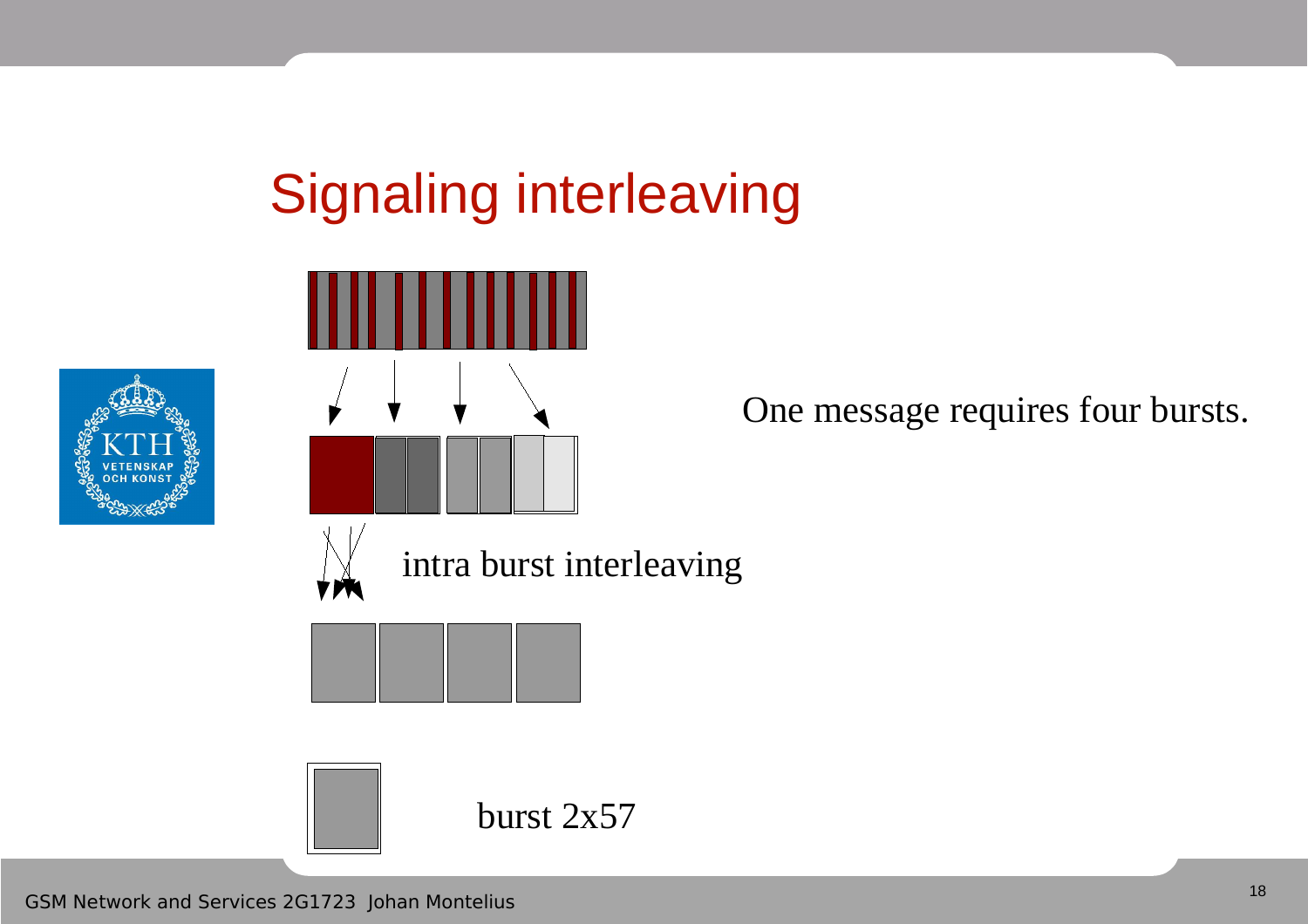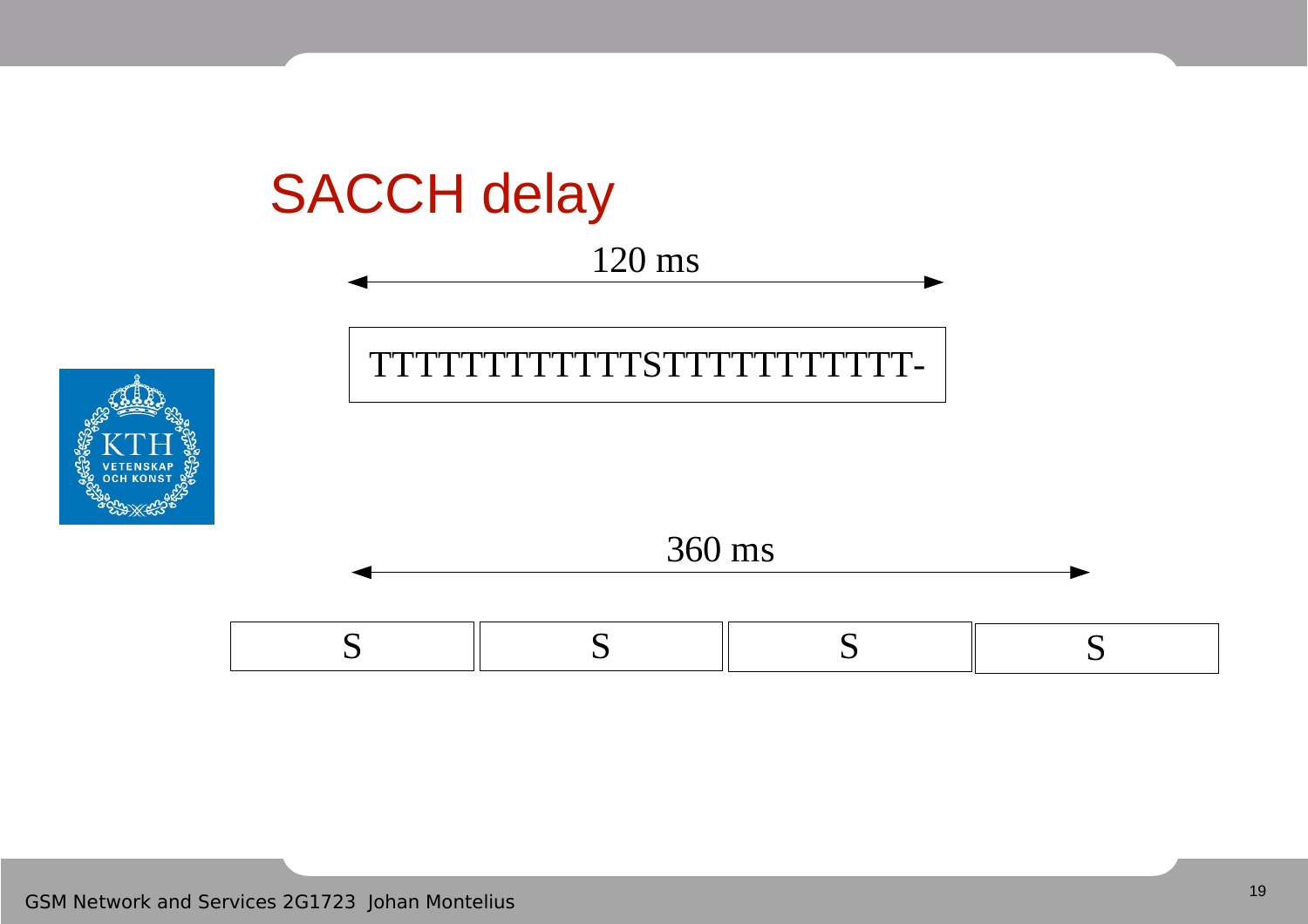# FACCH interleaving



Two stealing flags are used to indicate if the upper or lower data segment have been stolen.